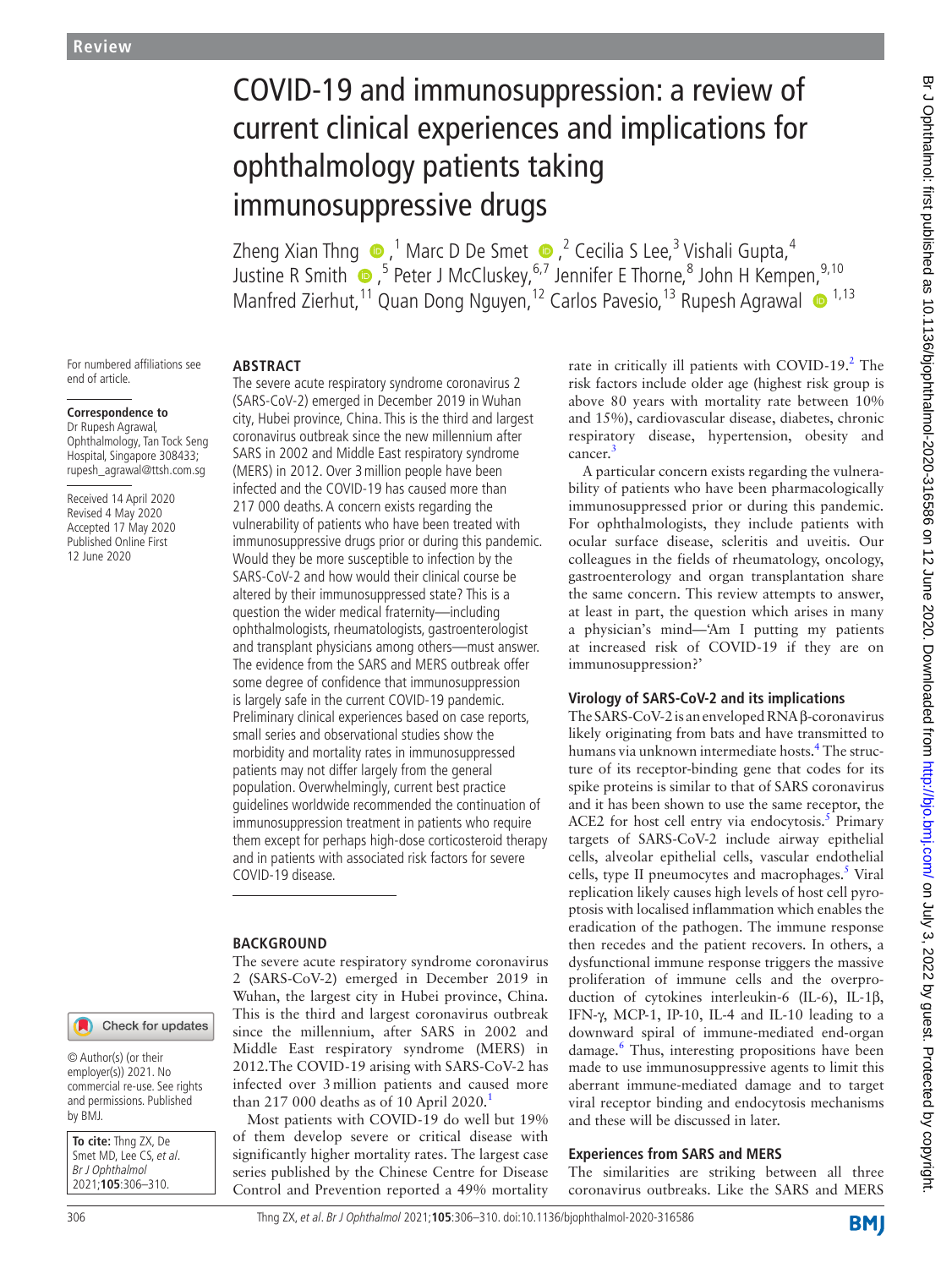outbreak, the current COVID-19 pandemic was initiated by zoonotic transmission of a novel coronavirus.<sup>[4](#page-3-3)</sup> Clinically, infected patients commonly present with upper respiratory tract symptoms which may then progress to pneumonia. In COVID-19, a three-stage classification model has been proposed consisting of an early infection phase with mild constitutional symptoms and evidence of moderate lymphopenia; a pulmonary stage characterised by dyspnoea, hypoxia, abnormal chest X-ray and transaminitis and a hyperinflammation phase with acute respiratory distress syndrome (ARDS), shock, cardiac failure and extremely high inflammatory parameters including proinflammatory cyto-kines also referred to as a cytokine storm.<sup>[7](#page-3-6)</sup> Similarly, in SARS, the acute lung injury resulted from an aggressive immune response initiated by viral replication.<sup>[8](#page-3-7)</sup> Pathologically, those that succumb show microscopic and gross features of ARDS, hypercoagulability, multiple organ damage and atrophy of the spleen and lymph nodes.<sup>9</sup>

WHO consensus on SARS reported risk factors for infection that include male gender, older age and concomitant disease. $<sup>11</sup>$  $<sup>11</sup>$  $<sup>11</sup>$ </sup> Similarly, a systematic review on the epidemiology of MERS reported older age and concomitant disease as risk factors for infection and mortality.<sup>12</sup> Concomitant disease included diabetes, chronic cardiac, respiratory and renal diseases. Encouragingly, immunosuppression, drug induced or otherwise, did not appear to be a risk factor for morbidity or mortality in the previous two coronavirus outbreaks. The few studies available serve to illustrate this well. In a study by Chiu, only one immunosuppressed renal transplant patient was reported to have been afflicted with SARS.<sup>13</sup> The author concluded that it is unlikely immunosuppressant regimens require tailoring in the face of the SARS threat. AlGhamdi *et al* reported two cases of immunosuppressed renal transplant patients infected with MERS and did not find any significant difference in terms of clinical presentation and disease progression as compared with the general population.<sup>[14](#page-4-1)</sup> Patients with autoimmune diseases, retroviral infections, organ transplants, cancer treatment or any form of immunosuppression have not been reported to be at higher risk in over 10 000 cases of SARS and MERS infections combined to date.

Contradicting evidence arise when the research into treatments for SARS and MERS are considered. Immunosuppression in the form of corticosteroids given to patients with SARS and MERS relieved symptoms from ARDS but delayed viral clear-ance and did not improve mortality rates.<sup>[15 16](#page-4-2)</sup> However, one needs to exercise caution in the interpretation as these studies were based on significantly high doses of corticosteroids in patients with severe disease and the results have limited value in extrapolation to milder disease in patients on maintenance immunosuppression for immune-based diseases.

The lessons from SARS and MERS thus offer some degree of confidence that immunosuppressive drugs are largely safe in the current COVID-19 pandemic. Physicians must be mindful of the potential effects of such therapy especially in those at risk of severe disease.

## **What do we know about COVID-19 and the immunosuppressed?**

The current literature regarding COVID-19 and immunosuppression therapy stems from the increasing number of case reports and observational studies emerging from China and Europe and concerns largely transplant patients and those with systemic autoimmune diseases.

Li *et al* reported two cases of COVID-19 among 200 heart transplant patients in Hubei, China. Both patients were significantly

immunosuppressed with tacrolimus and mycophenolate mofetil yet their clinical presentation, disease course, laboratory findings and CT imaging mirrored that of non-immunosuppressed patients. Both survived the event.<sup>[17](#page-4-3)</sup>

Single case reports by Zhu *et al*, Guillen *et al* and Liu *et al* separately describe renal and liver transplant patients immunosuppressed with varying combinations of tacrolimus, mycophe-nolate mofetil and prednisone.<sup>[18–20](#page-4-4)</sup> All three groups separately concluded their patients did not deviate from the normal clinical course seen in non-transplanted adult patients with COVID-19.

Favourable outcomes have also been observed in larger cohorts of immunosuppressed patients in the hotspots of Lombardy, Italy and Wuhan, China. D' Antiga reported three cases of SARS-CoV-2 infection with none progressing to pneumonia among over 300 paediatric patients with liver transplants or autoimmune liver disease. $21$  No change in immunosuppression regimen was mandated in his centre. In keeping with this data, Bhoori published a series of 111 long-term adult liver transplant patients on minimal immunosuppression with three COVID-19 fatalities and compared them to three uneventful SARS-CoV-2 infections in 40 recently transplanted and fully immunosuppressed patients at his centre.<sup>22</sup> The deaths recorded appeared to be related more to the known risk factors of severe COVID-19 disease (age, presence of several concomitant comorbidities) rather than the degree of immunosuppression and that immunotherapy might have been protective against severe disease.

Norsa *et al* followed up 522 patients with inflammatory bowel disease (IBD) with 22% on oral immunosuppression such as corticosteroids and antimetabolites and 16% on biologics.<sup>[23](#page-4-7)</sup> During the study duration, a separate 479 non-IBD patients were admitted to his hospital for severe COVID-19 pneumonia yet there were no reports of SARS-CoV-2 infection in the patients with IBD despite mathematical modelling predicting at least 21 cases. Lending further weight, Mao *et al* also reported no cases of SARS-CoV-2 infection in over 20 000 patients with IBD from the seven largest IBD centres in China. $^{24}$  Importantly, no cases were also reported from the three largest IBD centres in Wuhan, the original hotspot of this pandemic.

Looking at this issue from a slightly different perspective, various retrospective studies on patients with COVID-19 suggest little evidence that immunosuppression is a significant risk factor for infection and severe disease. Chen *et al* reported on the first 799 people with severe or critical COVID-19 disease in Wuhan and analysed the difference between the 113 morbidities and 161 patients who recovered as of 28 February 2020.<sup>25</sup> The major risk factors were older age, male gender and comorbidities of hypertension, diabetes, cardiovascular disease or chronic lung disease. Immunosuppression was not one of them. A subsequent meta-analysis of eight studies including 46248 patients indicated that those with the most severe disease were more likely to have hypertension, respiratory disease and cardiovascular disease.<sup>[26](#page-4-10)</sup> The authors noted the similarities between the risk factors of the current pandemic with that of SARS and MERS and importantly, there was no report of higher incidence in immunosuppressed patients.

To determine the exact risk of infection and severe COVID-19 disease in immunosuppressed patients will require specific large-scale prospective epidemiological investigations. But these preliminary findings suggest like in SARS and MERS, the incidence, morbidity and mortality rates in immunosuppressed patients may not differ largely from the general population.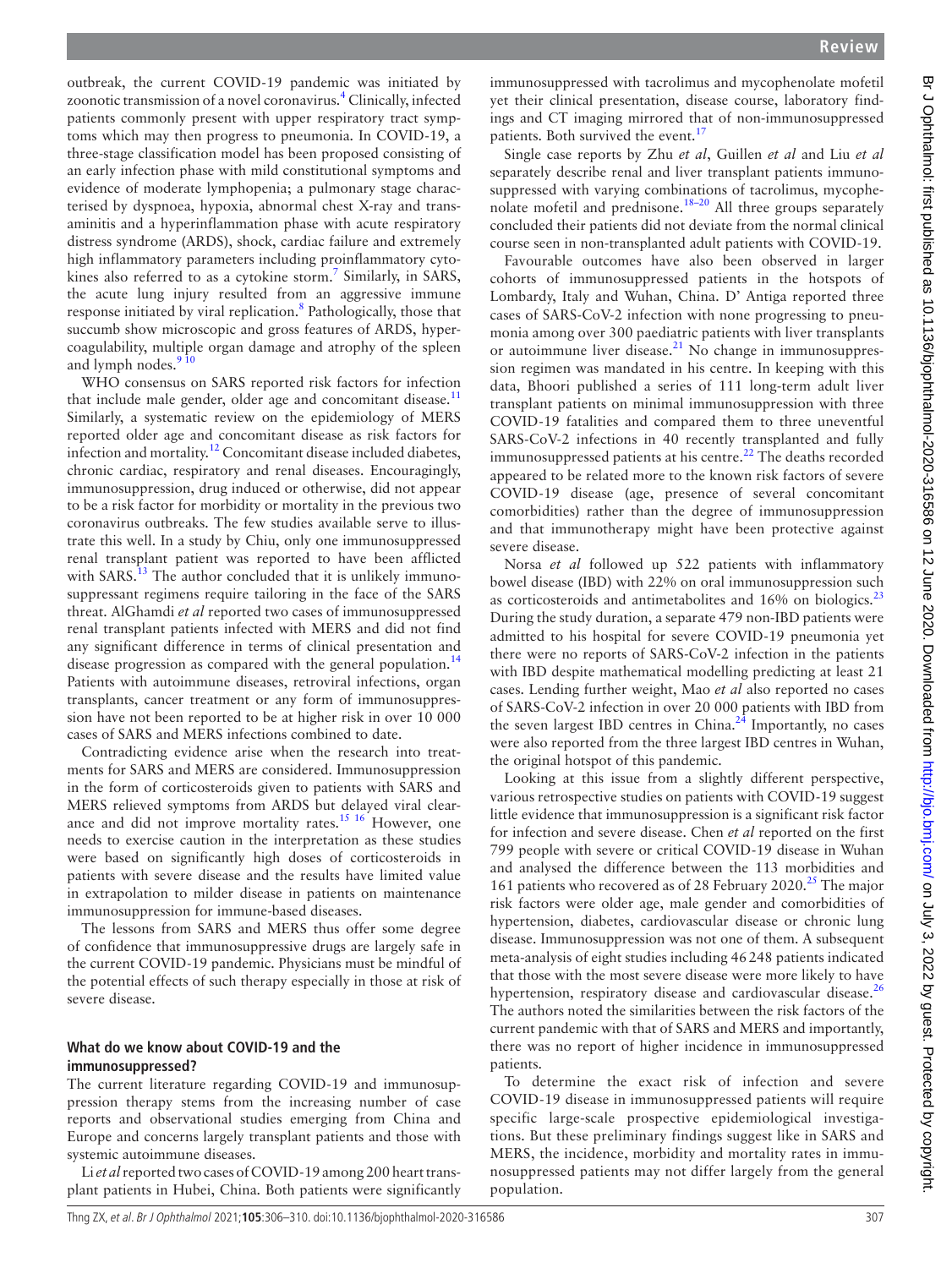## **Can immunosuppression be paradoxically considered protective or as treatment?**

A provocative area of research is the usage of immunosuppression in treating COVID-19 pneumonia. This is currently focused on biological agents and small molecule inhibitors. In the age of precision medicine, our armamentarium now consists of such drugs that can target specific steps in the pathophysiology of SARS-CoV-2 infection without the widespread blunting of the protective host immune response.

IL-6 inhibitors specifically tocilizumab, a humanised monoclonal antibody, has been one of the leading agents studied due to the key role IL-6 plays in the late hyperinflammatory phase of the disease and experience with this drug in the treatment of cytokine release syndrome caused by chimeric antigen receptors redirect T cells[.27](#page-4-11) An initial retrospective study by Xu *et al* in Anhui, China of 21 patients with severe or critical COVID-19 disease showed 52.6% had resolution of lymphopenia and normalisation of C reactive protein levels and 90.5% had resolution of lung opacification on imaging after 5 days of treatment without significant side effects.<sup>[28](#page-4-12)</sup> The authors are currently conducting a clinical trial with over 500 patients and initial results are promising, showing rapid resolution of fever and improving respiratory function after tocilizumab infusion.<sup>29</sup> While acknowledging the paucity of high-quality randomised control clinical trials, Chinese and Italian COVID-19 guidelines have included tocilizumab as a treatment option for selected patients with severe COVID-19 pneumonia.<sup>30</sup> 31

At the other spectrum, Janus-associated kinase inhibitors like baricitinib have also been touted as potential early treatment options to reduce viral infective load.<sup>32</sup> Baricitinib has a high affinity to and can inhibit adaptor-associated protein kinase 1 which is involved in receptor-mediated endocytosis thereby possibly interrupting the passage of SARS-CoV-2 into lung alveolar epithelial cells. To date, two trials of baricitinib in COVID-19 have been registered and are in planning or active recruitment stages with data anticipated to mature soon.<sup>33 34</sup>

A discussion of immunosuppression cannot be complete without understanding the role of corticosteroids in COVID-19 disease. In a series of 99 COVID-19 patients in Wuhan, China by Chen *et al* where 19% of patients were treated with intravenous corticosteroids, they concluded methylprednisolone (1–2mg/kg/ day) is recommended for patients with ARDS from COVID-19 pneumonia.[35](#page-4-17) Similarly, Wu *et al* studied 201 patients and among those with ARDS, patients who received corticosteroids were associated with a lower risk of mortality (46% mortality rate with corticosteroids vs  $62\%$  without).<sup>[36](#page-4-18)</sup> A larger series of 244 patients by Lu *et al* reported the corticosteroid therapy in severe or critically ill patients with COVID-19 did not affect 28day mortality rates after multivariate analysis adjusted for all major mortality risk factors. However, they cautioned there was increased mortality risk with increasing corticosteroid dosage. Every 10mg increase in hydrocortisone-equivalent dosage was associated with additional 4% mortality risk and proposed keeping dosages to a minimal and only when absolutely required. $37$  This conservative stance is also highlighted in WHO guidance which clearly states that corticosteroids are not to be given unless there is a clear and separate indication from COVID-19 disease such as asthma.[38](#page-4-20)

As it stands, there is encouraging early data that suggest immunosuppressants with the exception of high-dose corticosteroids have a role in treatment of COVID-19 disease and by extension, the immunosuppressed patient may paradoxically be conferred a protective effect or at the least, not be predisposed to a poorer

clinical outcome as conventional wisdom may suggest. Until such time good quality evidence from clinical trials emerge, this will continue to be an area where the most difficult decisions will have to be made regarding the usage, timing, dosing and duration of immunosuppressants in a patient with COVID-19.

## **Current best practice guidelines regarding immunosuppression in the COVID-19 pandemic**

While the pathogenesis of SARS-CoV-2 infection and its interaction with the host immune system remains to be fully elucidated, each passing day yields an abundance of clinical and laboratory evidence which physicians should critically review to shape their response in this COVID-19 pandemic.

As alluded to earlier, immunosuppression may have a role in modulating the host inflammatory response seen in severe COVID-19 infections. Moreover, ceasing immunosuppression risks causing the underlying condition to flare and to that end many medical societies in Europe and more recently the USA across various disciplines and specialties have opted to continue patients on their existing immunosuppression regimens.<sup>[39](#page-4-21)</sup>

The British Society of Rheumatology (BSR) has developed a risk stratification guide and scoring grid to address the management of immunosuppression during this pandemic. $40$  The recommendation is for all patients who are well and on immunosuppression therapy to continue with their medications with appropriate social distancing and infection prevent strategies pegged to differing levels of risks. Those who are on  $\geq 20$  mg/ day of oral prednisone or its equivalent, alkylating agents or two or more drugs (one of which is a corticosteroid) fall into the highest risk category and are recommended to be shielded.<sup>[38 41](#page-4-20)</sup> Patients on  $\geq$ 5 mg/day but <20 mg/day of oral prednisone or its equivalent, two or more non-corticosteroid drugs fall into the moderate risk category and recommended to at least practice social distancing. Lastly, patients on single non-corticosteroid drugs are of the lowest risk similar to patients with comorbidities like diabetes. Special emphasis has been placed on corticosteroids by the National Health System of England (NHS) as well because of the disappointing experience with corticosteroids in the treatment of SARS and MERS.<sup>42</sup> The NHS guidelines recommend physicians to exercise caution in starting patients during the pandemic, use the lowest possible dose and taper corticosteroid therapy as fast as possible in the clinical context.

The British Society of Gastroenterology (BSG) in their guidelines regarding immunosuppression in patients with IBD has largely concurred with the BSR and NHS.<sup>43</sup> Apart from minor differences, the BSG also recommends the continuation of IBD patients on all immunomodulators (ie, antimetabolites) and biologics as there is no current evidence these groups of drugs increase COVID-19 infection risk. Corticosteroids are best to be avoided but in those who require, NHS guidelines of shielding and social distancing should be adhered to at the same dosages.

Likewise, based on expert opinion and emerging research, the American Gastroenterological Association clinical practice update reports no evidence of increased risk of infection and severity of COVID-19 disease in patients with IBD.<sup>[44](#page-4-25)</sup> Their recommendation is for well patients to stay on IBD therapies with a goal of sustaining remission, avoiding the necessity of high dose corticosteroid therapy or hospitalisation that are all much worse than known risks of existing IBD therapies. For the asymptomatically infected patient with IBD, corticosteroids should be reduced to <20mg/day of oral prednisone, immunomodulators (ie, antimetabolites) temporarily withheld and biologic therapies delay for 2 weeks while monitoring for COVID-19 disease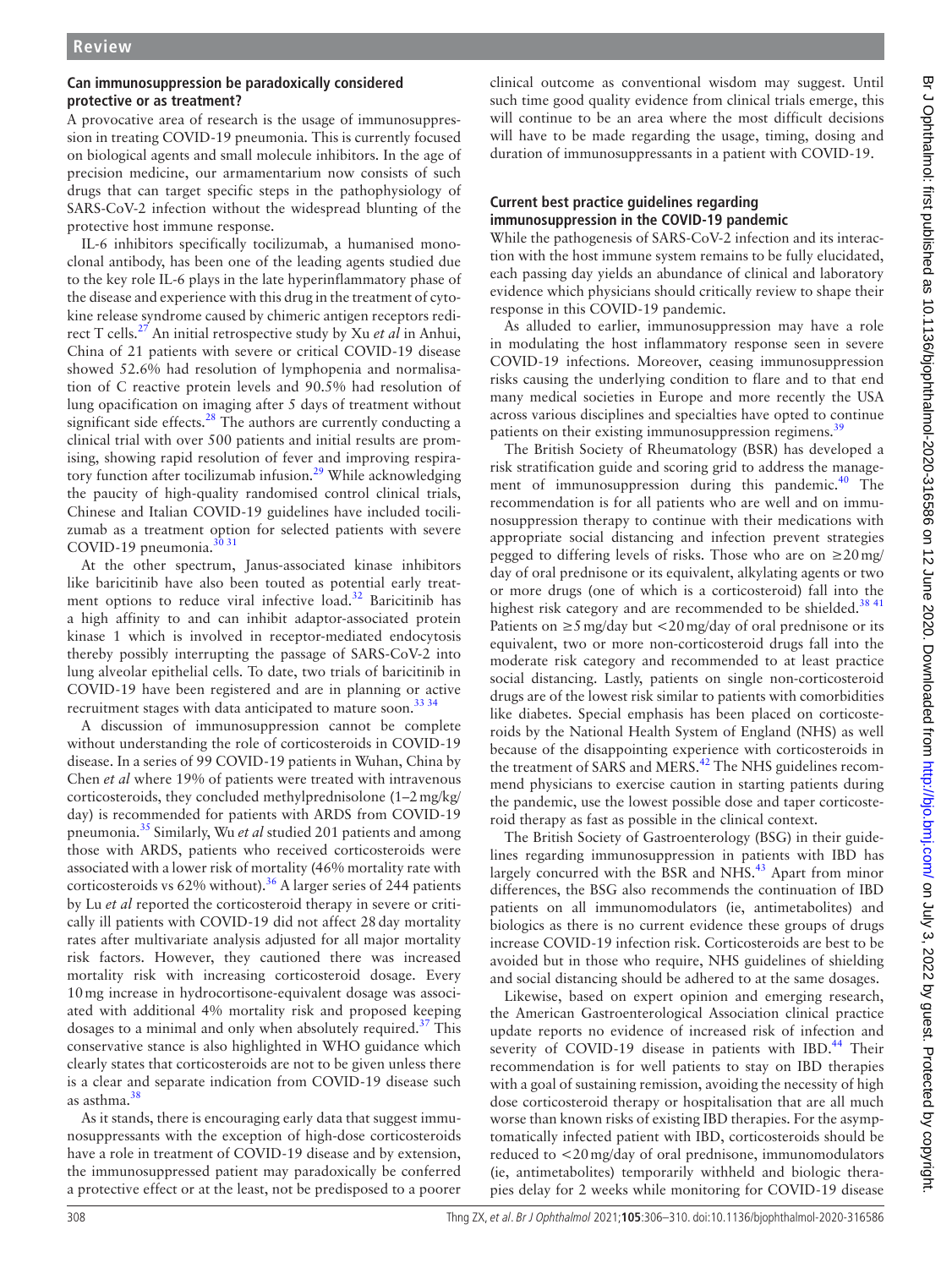and resumed if the patient remains asymptomatic. For patients with IBD with COVID-19, no easier answer exists but a general approach will be to adjust IBD therapies to focus on reducing immune suppression during active viral replication in an attempt to reduce the likelihood of complications.

The American Academy of Dermatology elegantly argued for the continued use of biological agents during this period in their interim guidelines.[45](#page-4-26) With no data on the specific risk of COVID-19 infection with biological therapy, their priority is to keep patients out of emergency units so as not to tax the healthcare system unnecessarily. Balancing the risk of immunosuppression with the risk of disease flare requiring urgent intervention, they propose all well patients to continue biologics, consider deferring initiation of biological therapy in those with known COVID-19 risk factors and discontinue biologic therapy in patients who are infected.

The International Uveitis Study Group jointly with the International Ocular Inflammation Society and the Foster Ocular Inflammation Society has similarly indicated the need to continue immunosuppression in patients without clinical signs of COVID-19 or confirmation of disease.<sup>[46](#page-4-27)</sup> Social isolation should be practiced as much as possible, and while follow-up for stable patients can be achieved through telemedicine, patients with active uveitis should be seen with appropriate adjustment in therapy. Tapering corticosteroids as quickly as possible should be attempted in all cases. In symptomatic patients, a confirmation of the diagnosis should be requested as the patient is considered in an 'at risk' group. Corticosteroids dose should be reduced as much as possible to under 20mg/day of oral prednisone or equivalent. If corticosteroids are required to treat a de novo uveitis or a flare-up, local intraocular therapy (if required, bilateral) should be considered as it should provide adequate treatment for the duration of the COVID-19 infection and beyond. For patients on biologic agents other than interferon or IL-6 blocking agents, the medication should be interrupted until there are clear signs of recovery, at which point the medication can be reinstated. For other systemic immunosuppression, the dosage should remain intact, but monitored in case of progression to a higher level of COVID-19 severity. Recommendations are likely to evolve as more information becomes available the relationship between induced immunosuppression and COVID-19 disease.

## **Conclusion**

Immunosuppression is a double-edged sword. While it has been a tool much used by many physicians in combating chronic inflammatory diseases, it does come with significant trade-offs with increased risk of infections being one of them. In this current climate of the COVID-19 pandemic, it is imperative that prescribers of such medications take the time and effort to consider their usage and educate their patients on the actions to take if they unfortunately fall ill.

The initial clinical experiences to date seem to allay worries that immunosuppression might increase the risk of patient getting infected with SARS-CoV-2 and developing severe complications. Overwhelmingly, the best practice guidelines worldwide currently recommended the continuation of immunosuppression treatment in patients who require them except for perhaps highdose corticosteroid therapy, and in patients with associated risk factors for severe COVID-19 disease.

There is a pressing need for more research to be done to confirm these preliminary findings and allow refinement of guidelines on the management of immunosuppressed patients during this COVID-19 pandemic.

#### **Author affiliations**

<sup>1</sup>Department of Ophthalmology, National Healthcare Group Eye Institute, Tan Tock Seng Hospital, Singapore

<sup>2</sup>Ophthalmology, MIOS, Lausanne, Switzerland

<sup>3</sup>Ophthalmology, University of Washington, Seattle, Washington, USA <sup>4</sup>Department of Ophthalmology, Postgraduate Institute of Medical Education and

Research, Advanced Eye Centre, Chandigarh, India

<sup>5</sup>College of Medicine and Public Health, Flinders University, Adelaide, South Australia, Australia

<sup>6</sup>Department of Medical Retina and Uveitis, Sydney Eye Hospital, Sydney, New South Wales, Australia

<sup>7</sup>Save Sight Institute, Sydney, New South Wales, Australia

8 Divsion of Ocular Immunology, Johns Hopkins Wilmer Eye Institute, Baltimore, Maryland, USA

<sup>9</sup>Department of Ophthalmology, Massachusetts Eye and Ear and Harvard Medical School, Boston, Massachusetts, USA

10MyungSung Christian Medical Center (MCM) Eye Unit, MCM General Hospital and Myung Sung Medical College, Addis Ababa, Ethiopia

<sup>1</sup>University of Tuebingen, Tubingen, Germany

<sup>12</sup>Byers Eye Institute, Stanford University, Palo Alto, California, USA <sup>13</sup>Department of Medical Retina and Uveitis, Moorfields Eye Hospital NHS Foundation Trust, London, UK

**Contributors** ZXT: data curation, drafting and editing the manuscript. MDS: conceptualisation, data curation, reviewing and editing the manuscript, supervision. CSL, VG, JS, PJM, JT, JHK, MZ, QDM and CP: reviewing the manuscript. RA: conceptualisation, data curation, reviewing and editing the manuscript, supervision.

**Funding** The authors have not declared a specific grant for this research from any funding agency in the public, commercial or not-for-profit sectors.

**Competing interests** None declared.

**Patient consent for publication** Not required.

**Provenance and peer review** Not commissioned; externally peer reviewed.

This article is made freely available for use in accordance with BMJ's website terms and conditions for the duration of the covid-19 pandemic or until otherwise determined by BMJ. You may use, download and print the article for any lawful, non-commercial purpose (including text and data mining) provided that all copyright notices and trade marks are retained.

#### **ORCID iDs**

Zheng Xian Thng<http://orcid.org/0000-0003-3275-7537> Marc D De Smet <http://orcid.org/0000-0002-9217-5603> Justine R Smith <http://orcid.org/0000-0002-4756-5493> Rupesh Agrawal<http://orcid.org/0000-0002-6662-5850>

## **References**

- <span id="page-3-0"></span>1 World Health Organization. Situation report – 101, 2020. Available: [https://www.](https://www.who.int/docs/default-source/coronaviruse/situation-reports/20200430-sitrep-101-covid-19.pdf?sfvrsn=2ba4e093_2) [who.int/docs/default-source/coronaviruse/situation-reports/20200430-sitrep-101](https://www.who.int/docs/default-source/coronaviruse/situation-reports/20200430-sitrep-101-covid-19.pdf?sfvrsn=2ba4e093_2) [covid-19.pdf?sfvrsn=2ba4e093\\_2](https://www.who.int/docs/default-source/coronaviruse/situation-reports/20200430-sitrep-101-covid-19.pdf?sfvrsn=2ba4e093_2)
- <span id="page-3-1"></span>2 Wu Z, McGoogan JM. Characteristics of and important lessons from the coronavirus disease 2019 (COVID-19) outbreak in China: summary of a report of 72 314 cases from the Chinese center for disease control and prevention. [JAMA](http://dx.doi.org/10.1001/jama.2020.2648) 2020. [Epub ahead of print: 24 Feb 2020].
- <span id="page-3-2"></span>3 Jordan RE, Adab P, Cheng KK, Jordan Rachel E, Peymane A. Covid-19: risk factors for severe disease and death. **[BMJ](http://dx.doi.org/10.1136/bmj.m1198)** 2020:368:m1198.
- <span id="page-3-3"></span>4 Zhu N, Zhang D, Wang W, et al. A novel coronavirus from patients with pneumonia in China, 2019. [N Engl J Med](http://dx.doi.org/10.1056/NEJMoa2001017) 2020;382:727–33.
- <span id="page-3-4"></span>5 Zhou P, Yang X-L, Wang X-G, et al. A pneumonia outbreak associated with a new coronavirus of probable bat origin. [Nature](http://dx.doi.org/10.1038/s41586-020-2012-7) 2020;579:270–3.
- <span id="page-3-5"></span>6 Huang C, Wang Y, Li X, et al. Clinical features of patients infected with 2019 novel coronavirus in Wuhan, China. [Lancet](http://dx.doi.org/10.1016/S0140-6736(20)30183-5) 2020;395:497-506.
- <span id="page-3-6"></span>7 Siddiqi HK, Mehra MR. COVID-19 illness in native and immunosuppressed states: a clinical-therapeutic staging proposal. [J Heart Lung Transplant](http://dx.doi.org/10.1016/j.healun.2020.03.012) 2020;39:405-7.
- <span id="page-3-7"></span>8 Fu Y, Cheng Y, Wu Y. Understanding SARS-CoV-2-Mediated inflammatory responses: from mechanisms to potential therapeutic tools. [Virol Sin](http://dx.doi.org/10.1007/s12250-020-00207-4) 2020. doi:10.1007/s12250- 020-00207-4. [Epub ahead of print: 03 Mar 2020].
- <span id="page-3-8"></span>9 Xu Z, Shi L, Wang Y, et al. Pathological findings of COVID-19 associated with acute respiratory distress syndrome. [Lancet Respir Med](http://dx.doi.org/10.1016/S2213-2600(20)30076-X) 2020;8:420–2.
- 10 Zhang W, Zhao Y, Zhang F, et al. The use of anti-inflammatory drugs in the treatment of people with severe coronavirus disease 2019 (COVID-19): the perspectives of clinical immunologists from China. [Clin Immunol](http://dx.doi.org/10.1016/j.clim.2020.108393) 2020;214:108393
- <span id="page-3-9"></span>11 World Health Organization. Consensus document on the epidemiology of severe acute respiratory syndrome (SARS), 2003. Available: [http://www.who.int/csr/sars/en/](http://www.who.int/csr/sars/en/WHOconsensus.pdf) [WHOconsensus.pdf](http://www.who.int/csr/sars/en/WHOconsensus.pdf) [Accessed 10 Apr 2020].
- <span id="page-3-10"></span>12 Park J-E, Jung S, Kim A, et al. Mers transmission and risk factors: a systematic review. [BMC Public Health](http://dx.doi.org/10.1186/s12889-018-5484-8) 2018;18:574.